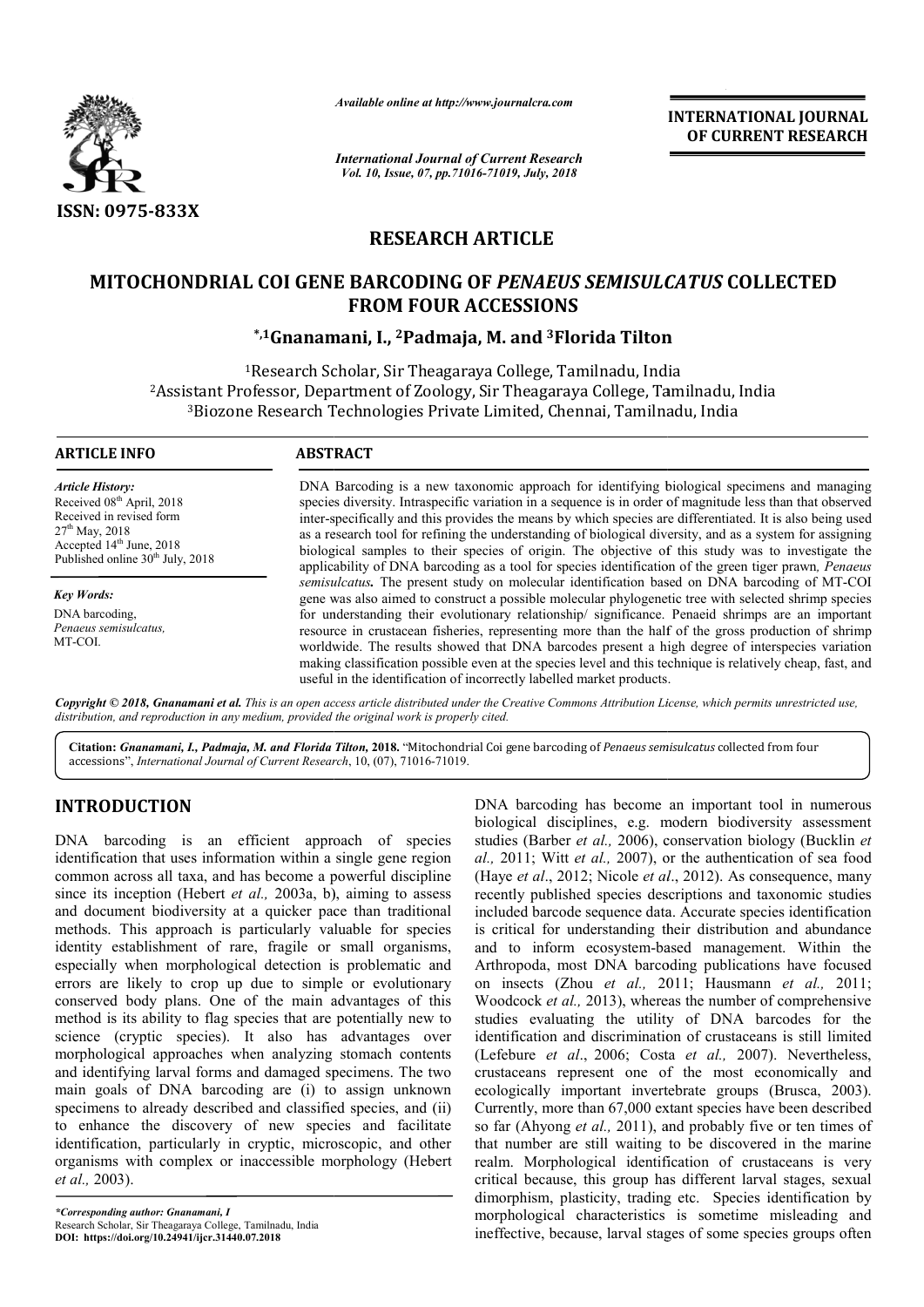cannot be assigned to the correct species (Hebert *et al.,* 2003). Morphological identification becomes more complex when the species are damaged due to rough handling, and there may have chances for fish fraud (CSIRO, 2013). The unique color system in crustacean plays a significant role in aquaculture because their color affects the quality and market price (CSIRO, 2013). Prawns, like most other crustaceans are able to change color depending upon growth, time of day, and background coloration due to chromatophores (Montgomery. 2010). These problems can be overcome by molecular identification or DNA Barcoding. It is difficult to estimate the true species richness of freshwater shrimps, as every year new taxa continue to be described. In the present study, DNA barcoding technique based on MT-COI gene was adopted to identify the marine shrimp species inhabiting the Coromandel coastal region in the Bay of Bengal, Tamil Nadu, India. MT-COI (COX I) gene has been employed as a possible DNA marker for species identification. This gene has two important advantages, (i). Universal primers are very robust for this gene, enabling recovery of its 5 primer end from the representatives (Simmons *et al.,* 2001), and, (ii). COI likely possesses a greater range of phylogenetic signal than any other MT gene. In common with other protein-coding genes, its third position nucleotides show a high incidence of base substitutions. However, changes in its amino acid sequence occur more slowly than those in any other mitochondrial gene (Cox *et al.,* 2001). Therefore, this gene is conserved and less subjected to external forces.

## **MATERIALS AND METHODS**

**Species collection and identification:** A total of four shrimp samples were collected from four different sites, Pondicherry (11°.05 N, 79°.05 E), Royapuram (13°.10 N, 80°.29 E), Pazhaverkadu (12°.98 N, 80°.18 E), and Thalankuppam (13°.22 N, 80°.32 E) situated along the Coromandel Coast of the Bay of Bengal, India. Fresh specimens were spot examined for specific morphological characters that define the green tiger prawns. Each catch sampled from different sites were investigated to ensure correct sampling and labeling. These species were identified by using taxonomic keys described by "Edible Penaeid Shrimps in India" in the Training Manual "GIS and Marine Biodiversity" edited by John Milton (2008). Finally, these species were confirmed by Dr. R. Venkitesan, Scientist, Zoological Survey of India, Chennai.

**Molecular analysis:** Shrimp genomic DNA was extracted in accordance with Andrew *et al*. (1996) who described a simple method for insect genomic DNA extraction. Isolated nucleic pellet was washed with 70% ethanol and re-suspended in TE buffer (10mM TrisHCl, 1mM EDTA, pH 7.4). 0.7% Agarose Gel Electrophoresis (GENEI, Bangalore) was performed to detect the genomic DNA using Gel documentation (Mediccare, India). DNA amplification of MT-COI gene was carried out in Eppendorf Thermo Cycler by using the forward (COI F: 5' - GGTCAACAAATCATAAAGATATTG-3') and reverses (COI R:5'-TAAACTTCAGGGTGACCAAAAAATCA- 3') primers. Amplification was performed in a total volume of 20 μl containing 1μl of DNA template, 0.3 μM of each primer, 0.2 mM of dNTP and 0.2μl of Taq DNA polymerase (Genedirex). Thermo cycler conditions were as follows: 5 min at 95°C for pre-running, then 35 cycles of 60 s at 95°C for denaturation, 60 s at 48°C for annealing, and 80 s at 72°C for extension followed by 7 min at 72°C for a final extension. The final product was stored at -20 °C for further usage. The amplified

product was resolved with 1.5% AGE. Sequencing was done by using ABI 3500 XL Genetic Analyzer with manufacturer's protocol of Eurofins India Pvt. Ltd., Bangalore, India.

**Sequence statistical analysis:** The sequences were aligned pair wise by using EMBL-ABI. Stop codons were removed by using BLAST, and the reading frame shift was deducted by ORF finder. The trimmed sequence was authenticated with GenBank. The similarity between sequences was identified by BLAST. The multiple sequence alignment was done by using CLUSTAL W and the aligned sequence was highlighted with multiple align show (MAS). The evolutionary relationship in the form of Phylogenetic tree was constructed using Neighbor-Joining method based on Kimura-2-parameter (MEGA6). Phylogenetic tree is a graphical representation of the evolutionary relationship among three or more gene or organism. MEGA6.1: Mega6 performs tree inference using the Mega6 program and the input file should be '.meg' format. The file contains aligned DNA sequences in mega format. Using Mega6it is possible to estimate a NJ tree and perform the bootstrap test in an automated fashion. The program will display the tree in a new window and superimpose bootstrap support values along each branch of the tree.

## **RESULTS AND DISCUSSION**

Our analyses, based on the commonly used mitochondrial genes cytochrome coxidase I (the standard DNA barcode for animal species) was capable of discriminating prawn species with high accuracy. A total of 4 COI barcodes of 658bp were thus obtained for the species of Penaeid. Well defined peaks and the absence of stop codons indicated that co- amplification of nuclear pseudo-genes did not occur (Zhang and Hewitt, 1996).The isolated genomic DNA was measured greater than 10 kb nucleotides (Fig. 1) in each sample, and the PCR amplified products showed ~658bpamplicon for each of the sample. The sequences generated in this study were submitted to BLAST and authenticated by GenBank and the accession numbers are generated. GenBank analyses indicated that all sequenced samples have been correctly identified morphologically based on low e-values and high sequence similarity scores to sequences from the same species already submitted to GenBank as indicated in Table. All the samples was morphologically identified as *Penaeus semisculatus* and the GenBank results for the all bi-directional primer sequences indicated, E-value 0,00 and average similarity score of 98%, high likelihood that this Prawn specimen was rather more likely to belong to the species *Penaeus semisculatus.* The analyzed sequences were submitted in the genetic sequence database at the National Center for Biotechnology Information (NCBI) (GenBank ID: KY069063- Thalankuppam sample; GenBank ID: KY069064- Royapuram Sample; GenBank ID: KY069065- Palavanthangal Sample; GenBank ID: KY069066- Pondicherry Sample) (Fig. 2). It is worth noting that the BLAST search function of NCBI GenBank accomplishes the task of associating an 'unknown' sequence with its closest 'known' cognate in the GenBankdatabase efficiently, quickly, and without proprietary complications. Deposition of sequences in this public database will facilitate the professed goal of achieving comprehensive availability of comparative data across a broad taxonomic range more readily.Four obtained sequences viz. Accession No. JQ812738, JQ812739, JQ812740, JQ812741, JQ812742, JQ812743 and the additional 24 COI sequences downloaded from the GenBank were aligned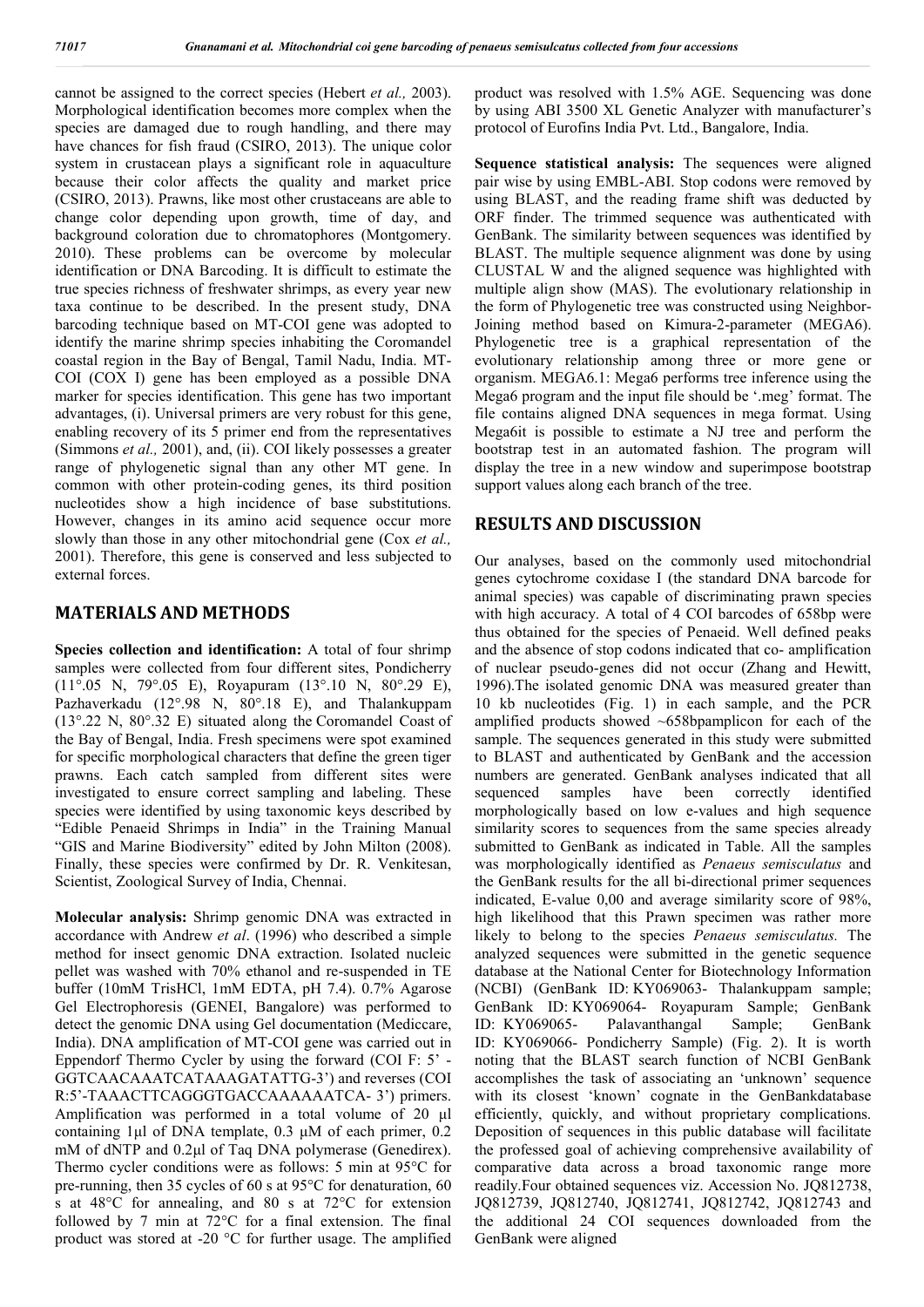

**Fig. 1. : Agarose gel (0.8 %) for genomic DNA of prawn (a): Lane 2 to 5 representing prawn collected from Pondicherry, Palavanthangal, Royapuram and Thalankuppam respectively. Lane 1: DNA ladder (Fermentas, 1 kb)**



**Fig. 2. PCR amplification of** *CO1* **regions: Lane 1-4 showed PCR results of**  *prawn species***from Pondicherry, Palavanthangal, Royapuram and Thalankuppam respectively Lane 4: DNA ladder (Fermentas, 1 kb)**

to yield an equal length of 650bp with no gaps and no indels. Multiple alignments of sequences from various animals were performed with the Clustal W program (Higgins *et al*., 1994). Based on the results of multiple alignments, a phylogenetic tree was constructed using MEGA 6.1 software (Tamura et al., 2013) by the neighbor-joining method. The robustness of topology nodes was tested by the bootstrap method with 500 replications. The evolutionary history was inferred by using the Maximum Likelihood method based on the Tamura model. Initial tree (s) for the heuristic search were obtained automatically by applying Neighbor-Join and BioNJ algorithms to a matrix of pair wise distances estimated using the Maximum Composite Likelihood (MCL) approach, and then selecting the topology with superior log likelihood value. The joining method. The robustness of<br>d by the bootstrap method with 500<br>onary history was inferred by using<br>d method based on the Tamura-Nei number of substitutions per site. The analysis involved 28 nucleotide sequences. Codon positions included were 1st+2nd+3rd+Noncoding. All positions containing gaps and missing data were eliminated. There were a total of 416 positions in the final dataset. The constructed phylogram clearly distinguished the out-group with high bootstrap values clearly distinguished the out-group with high bootstrap values<br>at the internal nods indicating the reliability of tree topology (Fig. 3). All the sequences of the present study formed a (Fig. 3). All the sequences of the present study formed a monophyletic relation with the *P*. *semisulcatus* obtained from NCBI. But the presence of *P. merguiensis merguiensis*in the monophyletic clade with **Fenneropenaeus** subgenera weakened the support slightly. In to scale, with branch lengths measured in the substitutions per site. The analysis involved 28 sequences. Codon positions included were +Noncoding. All positions containing gaps and were eliminated. There were a total



Fig. 3. Phylogenetic tree for the populations of *P. semisulcatus* based on **Neighbor-joining tree analysis of COI data sets** 

Join electron is determined the control of the scale of the scale of the scale of the scale of the scale of the scale of the scale of the scale of the scale of the scale of the scale of the scale of the scale of the scale The sequences of the present study and the *P. semisulcatus* obtained from Repository were most closely related. *Farfantepenaeus spp* then joined this subclade with *P. monodon* as the most outlying sister taxon. The two species, *P. merguiensis* and *F. merguiensis*, were placed in the same clade as sisters in the present analyses with relatively weak bootstrap support. *Penaeopsisserrata* were closely related *Parapenaeus spp* as the sister taxon. The out-group Sergestessimilis belonging to a closely related family Sergestidae formed a distinct clade. Four species used as out-Sergestidae formed a distinct clade. Four species used as out group, Euphausiasuperba, one species of Euphausia, a krill genus; *Rhynchocinetestypus*, a rock shrimp; Pacifastacus leniusculus**,** a crayfish; Procambarusclarkii **,** a freshwater crayfish species , all that belongs to the same super order crayfish species, all that belongs to the same super order (Eucarida) that the Penaeid shrimps. All out-group lies within decapods and thus is more closely related to the in-groups. Two other out groups belonging to the same subfamily Portuninae, *Portunuspelagicus* and Scylla paramamosain were clustered together and formed a distinct clade. Fortunuspelagicus and Scylla paramamosain were clustered<br>together and formed a distinct clade.<br>The first important result of the phylogenetic tree is that the<br>genus Penaeus is associated with *Farfantepenaeus*, from Repository were most closely r<br>*naeus spp* then joined this subclade<br>*n* as the most outlying sister taxon. The two s b, 2018<br>
1) branch lengths measured in<br>
1) circle. The analysis involved<br>
1.0 positions containing gaps<br>
1.4 positions containing gaps<br>
1.4 positions containing gaps<br>
1.4 positions containing gaps<br>
1.4 positions containin

The first important result of the phylogenetic tree is that the *Fenneropenaeus, Penaeopsis, and Parapenaeus Penaeopsis, Parapenaeus*. This is an important result because it is in line with the monophyletic status of the Penaeidae family, since these entire genuses belong to the same family.The group formed by *Farfantepenaeus, Fenneropena Fenneropenaeus, Penaeopsis, Parapenaeus*, and *Penaeus*, also known as the "old Penaeus genus," are clustered with high Bootstrap support values. This result is very at the result because it is in line with the monophy<br>of the Penaeidae family, since these entire ger<br>to the same family. The group formed